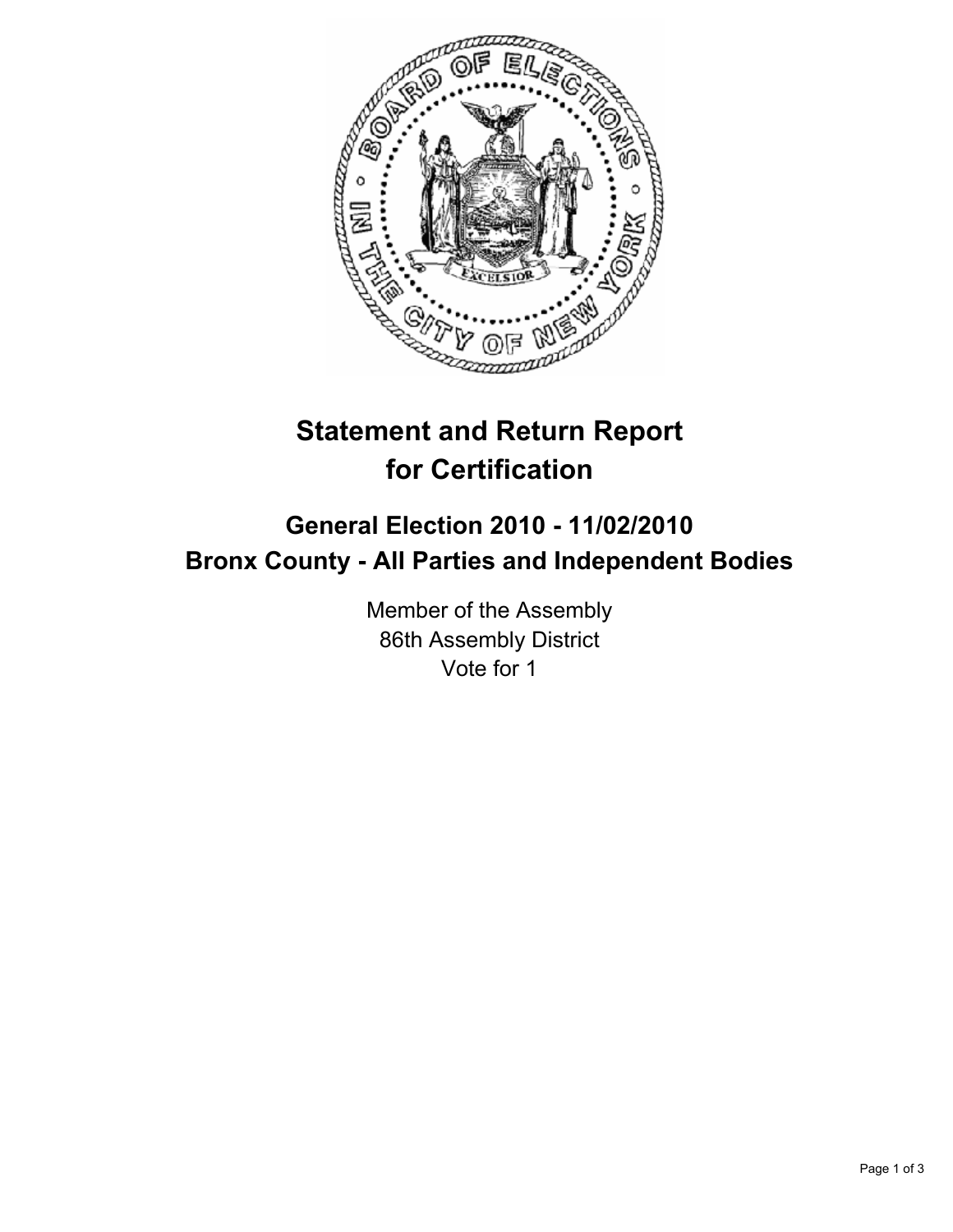

## **Assembly District 86**

| PUBLIC COUNTER                     | 10,519 |
|------------------------------------|--------|
| <b>EMERGENCY</b>                   | 0      |
| ABSENTEE/MILITARY                  | 106    |
| <b>AFFIDAVIT</b>                   | 420    |
| <b>Total Ballots</b>               | 11,073 |
| NELSON L CASTRO (DEMOCRATIC)       | 7,613  |
| RENE L SANTOS (REPUBLICAN)         | 324    |
| LISA MARIE CAMPBELL (CONSERVATIVE) | 199    |
| HECTOR RAMIREZ (WORKING FAMILIES)  | 1,698  |
| ADELINE S.CLAIR (WRITE-IN)         | 1      |
| MARGARET E. WALSH (WRITE-IN)       | 2      |
| NO NAME (WRITE-IN)                 | 4      |
| <b>Total Votes</b>                 | 9,841  |
| Unrecorded                         | 1.232  |